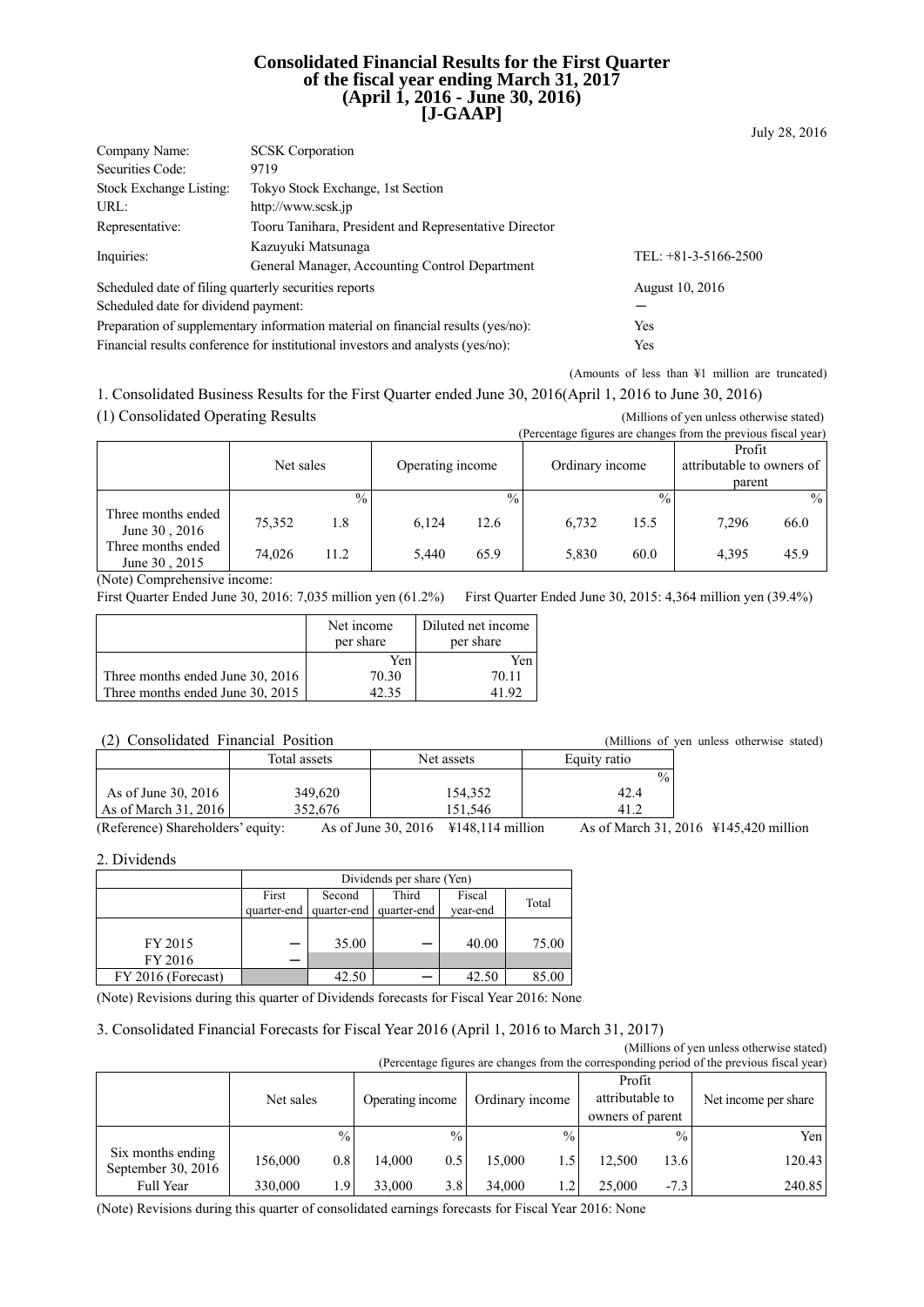## ※ Notes

- (1) Changes in significant subsidiaries during the period : None
- (2) Adoption of specific accounting procedures in preparing quarterly consolidated financial statements: None
- (3) Changes in accounting policies, changes in accounting estimates and restatement of prior period financial statements after error corrections
	- 1) Changes in accounting policies, changes in accounting standards and other regulations: None
	- 2) Changes in accounting policies due to other reasons: None
	- 3) Changes in accounting estimates: None
	- 4) Restatement of prior period financial statements after error corrections: None
- (4) Number of shares issued (Common stock)
	- 1) The number of shares issued as of the period-end (including treasury stock)

|    | As of June 30, 2016                                         | 107,986,403 shares |
|----|-------------------------------------------------------------|--------------------|
|    | As of March 31, 2016                                        | 107,986,403 shares |
| 2) | The number of shares of treasury stock as of the period-end |                    |
|    | As of June 30, 2016                                         | 4,183,978 shares   |
|    | As of March 31, 2016                                        | 4,189,210 shares   |
| 3) | The average number of shares during the period              |                    |
|    | As of June 30, 2016                                         | 103,799,697 shares |
|    | As of June 30, 2015                                         | 103,784,740 shares |

\*Notification regarding the auditing process

- This financial report is not within the scope of the auditing process as prescribed by the Financial Instruments and Exchange Act. Therefore, and as of the time of disclosure, the auditing process of this financial report has not been completed.
- \* Cautionary statement concerning appropriate use of financial forecasts and other explanatory notes
- The financial forecasts contained in this document are based on the information currently available and certain assumptions deemed reasonable. Actual results may vary from these forecasts for various reasons. With regard to the assumptions on which financial forecasts are based and other explanatory notes in connection with the use of financial forecasts, please refer to "Qualitative information of Consolidated Financial Forecast for the fiscal year ending March 31, 2017" on page 3.
- SCSK will hold a results briefing for institutional investors and analysts on July 28, 2016. Materials used in the briefing, a transcript of the main questions and answers, and other related information will be published on SCSK's website promptly thereafter.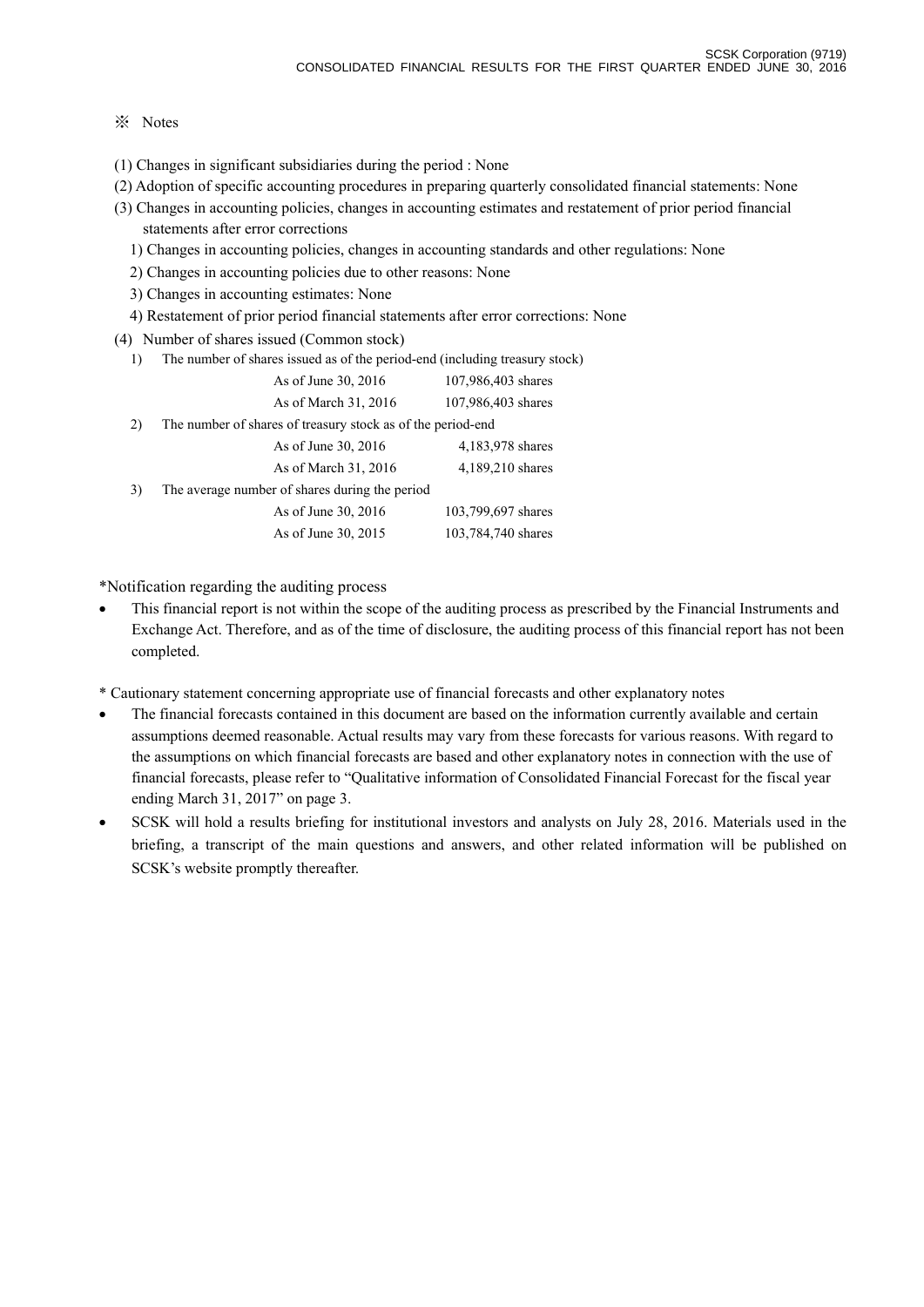# Contents

| (1) |                                                                                                                                                                      |
|-----|----------------------------------------------------------------------------------------------------------------------------------------------------------------------|
| (2) |                                                                                                                                                                      |
| (3) | Qualitative information of Consolidated Financial Forecast for the fiscal year ending March 31, $2017 \cdots 4$                                                      |
|     |                                                                                                                                                                      |
| (1) | Transfer of important subsidiaries in the three months under review material contact the state of important subsidiaries in the three months under review materials. |
| (2) | Adoption of specific accounting procedures in preparing quarterly consolidated financial statements <b>COM</b> 5                                                     |
| (3) | Changes in accounting policies, changes in accounting estimate and restatement of prior period financial                                                             |
|     |                                                                                                                                                                      |
|     | 3. Consolidated Quarterly Financial Statements material contract to the Statement of                                                                                 |
| (1) |                                                                                                                                                                      |
| (2) |                                                                                                                                                                      |
|     |                                                                                                                                                                      |
|     |                                                                                                                                                                      |
| (3) |                                                                                                                                                                      |
| (4) | Notes regarding Consolidated Financial Results for the First Quarter ended June 30, 2016 ···························12                                               |
|     |                                                                                                                                                                      |
|     |                                                                                                                                                                      |
|     | (Segment information) $\cdots$ 13                                                                                                                                    |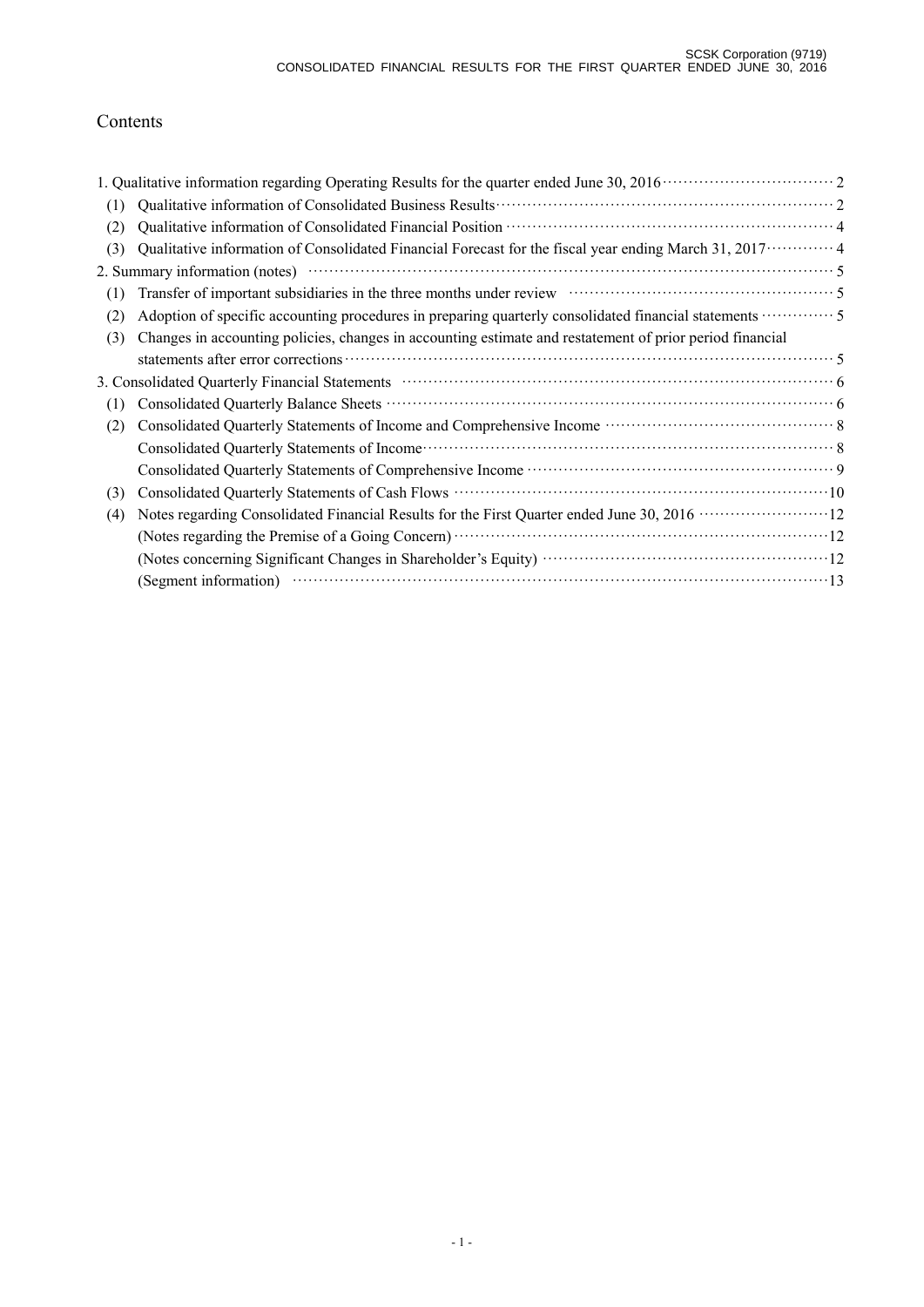#### **1. Qualitative Information Regarding Operating Results for the Three-Month Period Ended June 30, 2016**

(1) Qualitative information of Consolidated Business Results

In the three-month period ended June 30, 2016, the Japanese economy was plagued by the continuation of low consumer confidence, which impacted consumer spending. Conversely, government economic stimulus measures and the Bank of Japan's monetary easing measures contributed to firm corporate earnings and a solid job market.

 The outlook for the Japanese economy is for a modest recovery trend supported by internal demand. However, equity, foreign exchange, and other global financial markets are feeling the impacts of the United Kingdom's choice to leave the European Union. Accordingly, there is a rising sense of uncertainty in the European economy as well as in the economies of Asian and other emerging and resource-rich countries. For this reason, it will be important to judge economic conditions over the foreseeable future based on trends in financial markets with the potential to heavily impact the Japanese economy, such as through yen appreciation, and overseas political and economic trends.

In this environment, there was an upward trend in IT investment demand in the IT services market. This trend was a result of higher demand for strategic IT investment among corporate customers for purposes such as securing a competitive edge or starting up new businesses as well as relatively strong demand for operational system investment to improve efficiency.

 In the manufacturing and distribution industries, strategic IT investment demand materialized in relation to globalization, omni-channel retailing, and big data analysis measures, and deal flow for IT investment projects was solid accordingly.

 In the financial industry, there was robust demand for redevelopment of various operational systems to boost competitiveness or heighten operational efficiency among major financial institutions, particularly in the banking and insurance sectors. As such, we saw a growth trend in IT investment demand centered on system development.

 In addition, the trend toward increased investment demand in the IT infrastructure field continued on from the previous fiscal year. This demand was seen in various industries, where corporate customers sought to invest in IaaS, PaaS, and other cloud-related IT services for further improving operational efficiency.

Looking at the Company's operating results for the period under review, consolidated net sales increased 1.8% year on year, to ¥75,352 million. This increase came on the back of the favorable trend in system development demand among financial industry customers that continued on from the previous fiscal year as well as the strong solid performance in maintenance and operation and service businesses. These factors offset the decrease resulted from the cutover of large-scale system development projects for securities companies and the absence of large-scale system sales to communications industry customers from the three-month period ended June 30, 2015.

 Operating income was up 12.6%, to ¥6,124 million. In addition to the factors boosting sales, operating income benefited from improved productivity due to steadfast measures for heightening operational quality as well as increased efficiency with regard to selling, general and administrative expenses.

 Ordinary income rose 15.5%, to ¥6,732 million, following the increase in operating income. Meanwhile, profit attributable to owners of parent jumped 66.0%, to ¥7,296 million, due to the higher operating income and the tax benefits resulted from a change in accounting standards.

In the previous fiscal year, the Group announced a Medium-term Management Plan with the fiscal year ending March 31, 2020 as its final year. Targeting robust medium-term growth in operating income coupled with improved profitability, we are pushing forward with the plan's three core strategies of "shifting to serviceoriented businesses," "promoting strategic businesses that capture the changing times," and "entering into the second stage of global business expansion."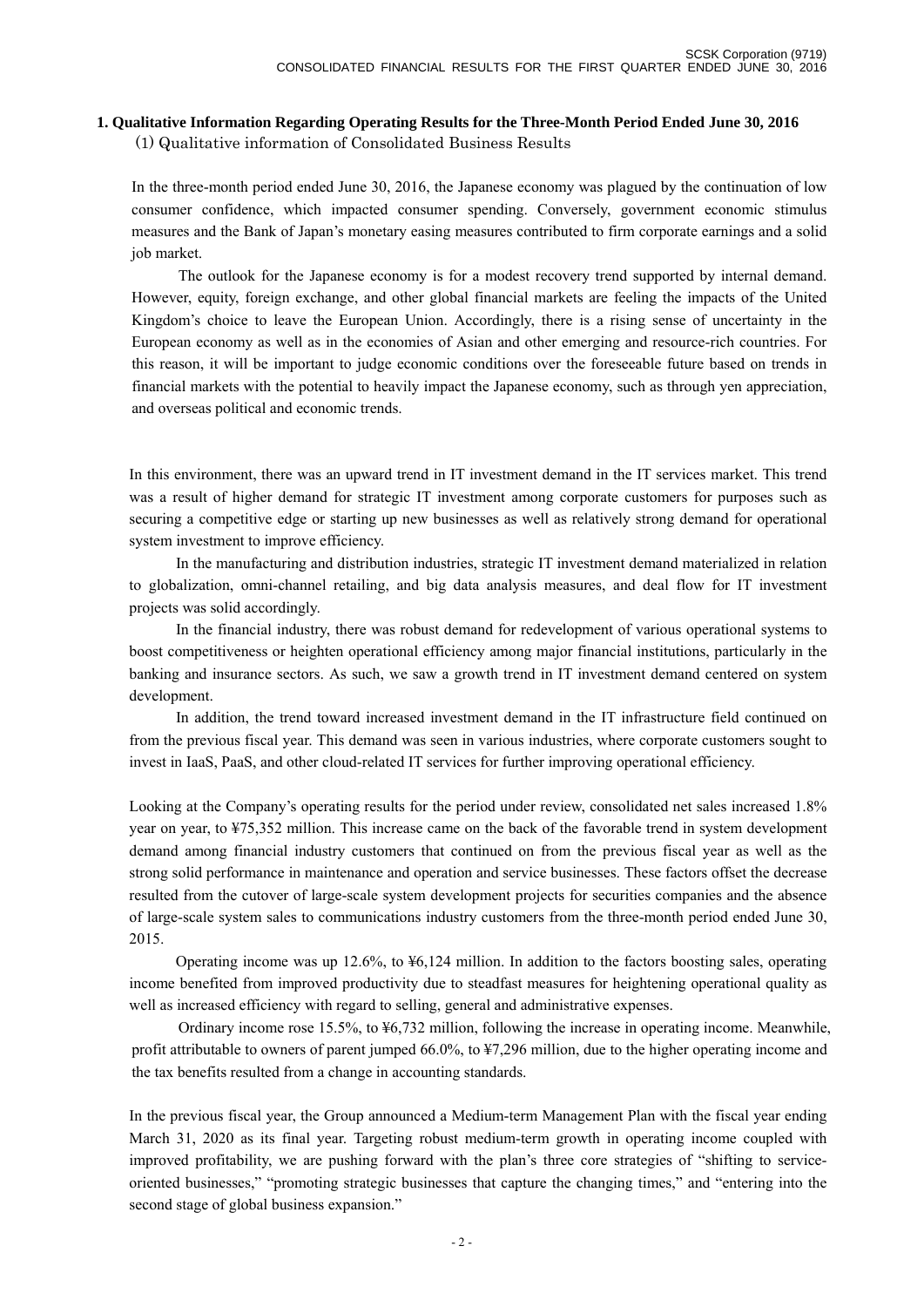Moving forward in the period under review, we will accelerate efforts to advance the plan's core strategies, particularly with regard to shifting to service-oriented businesses and promoting new strategic businesses. At the same time, we will focus on strengthening our management base and boosting earnings capacity through various measures including improving operational quality and productivity. Dedicating efforts to capturing the currently robust IT investment and advancing the aforementioned core strategies alongside other management measures for expanding business earnings, we will seek to transition to a business structure with higher profitability and growth potential.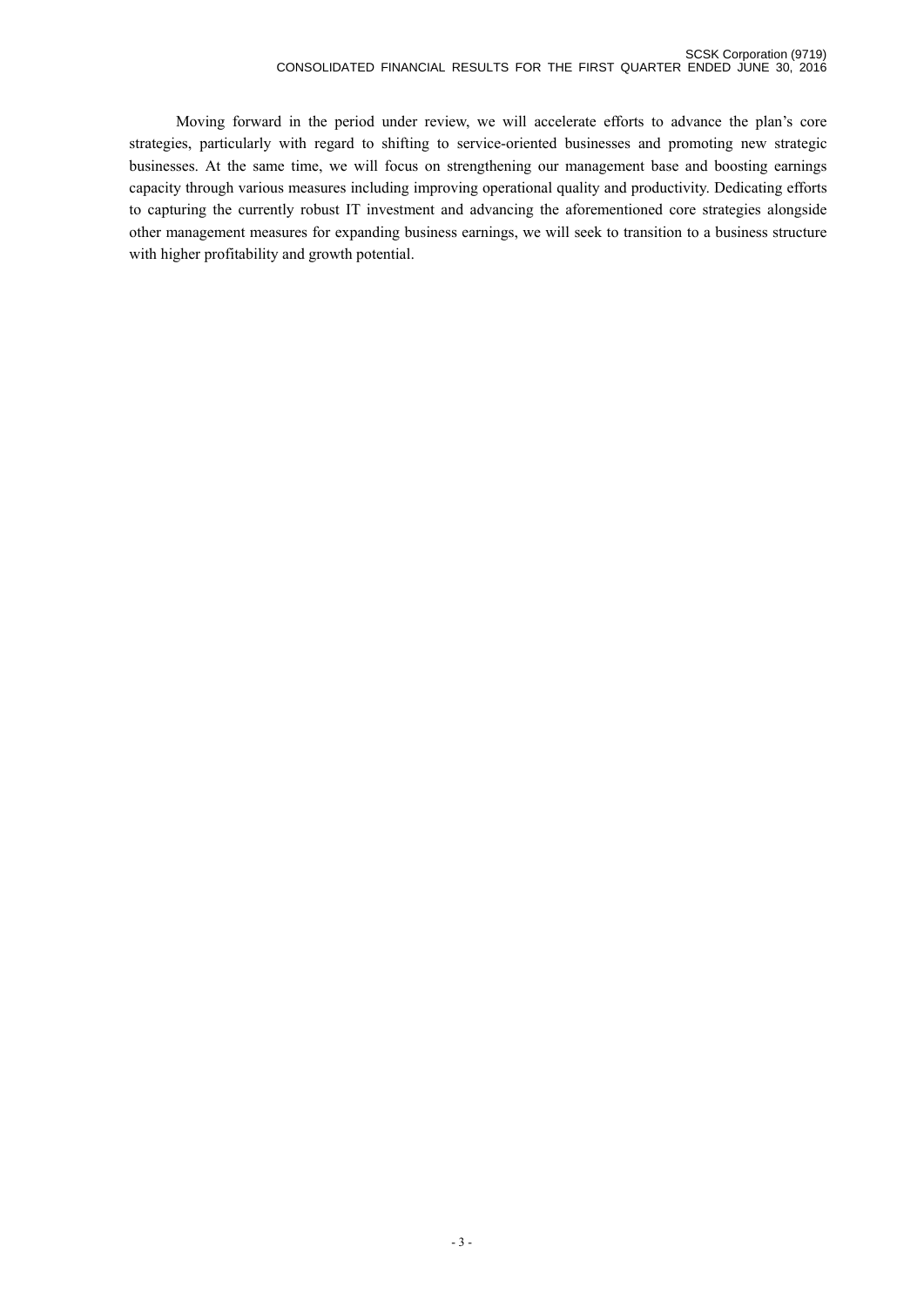### **(2) Qualitative information of consolidated financial position**

Cash and cash equivalents ("cash") as of June 30, 2016 decreased ¥284 million compared to March 31, 2016 to ¥98,160 million. The increase or decrease in each cash flow type and the main factors for such changes are as follows.

(Cash flow from operating activities)

Net cash provided by operating activities was ¥5,651 million.

The main cash inflow factors were net income before income taxes of ¥6,743 million, depreciation of ¥2,095 million and ¥10,983 million increase in funds stemming from a decrease in accounts receivable. The main cash outflow factors were a decrease in accounts payable of ¥5,067 million, an increase in inventories of ¥2,173 million, and a decrease of ¥3,996 million due to an increase in guarantee deposits.

(Cash flow from investing activities)

Net cash used in investing activities was ¥1,247 million.

The main cash inflow factor was gain from sales of tangible fixed assets of ¥982 million. The main cash outflow factors were payment for the acquisition of tangible fixed assets of ¥2,090 million, and acquisition of intangible fixed assets of ¥779 million.

(Cash flow from financing activities)

Net cash used in financing activities was ¥4,430 million.

The main cash outflow factor was dividend payments of ¥4,160 million (¥40 per share) for the year-end dividend of the fiscal year ended March 31, 2016.

## **(3) Qualitative information of consolidated financial forecasts for the fiscal year ending March 31, 2017**

Despite the strong operating results posted in the three-month period ended June 30, 2016, the Company has chosen not to revise the first-half and full-year forecasts for the fiscal year ending March 31, 2017, announced on April 28, 2016, in consideration of global political and economic trends as well as financial and capital market trends.

\* Characteristics of the Company's quarterly operating results

It is common for companies in Japan to have fiscal years that begin on April 1 and end on March 31 of the following year. For this reason, system introductions and inspections tend to be concentrated in September and March (the midpoint and end of each fiscal year). Excluding sales covered by contract agreements, the Company primarily records sales on a receipt-and-inspection basis. Accordingly, performance fluctuates by season, with sales and income tending to be concentrated in the second and fourth quarter of each fiscal year.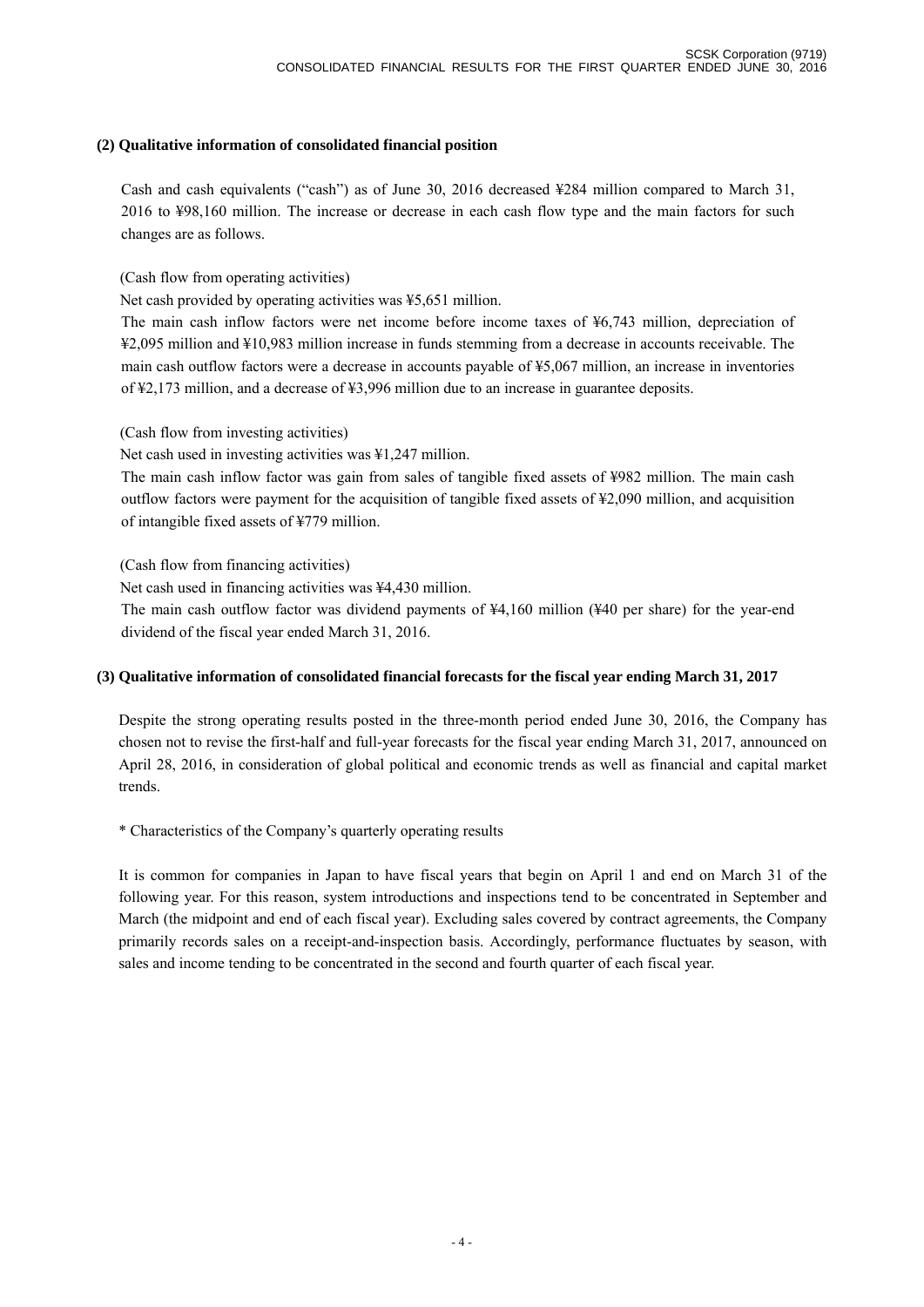## **2. Summary information (notes)**

## **(1) Transfer of important subsidiaries in the first quarter**

No applicable items

**(2)Adoption of specific accounting procedures in preparing quarterly consolidated financial statements** No applicable items

**(3)Changes in accounting policies, changes in accounting estimates and restatement of prior period financial statements after error corrections** 

No applicable items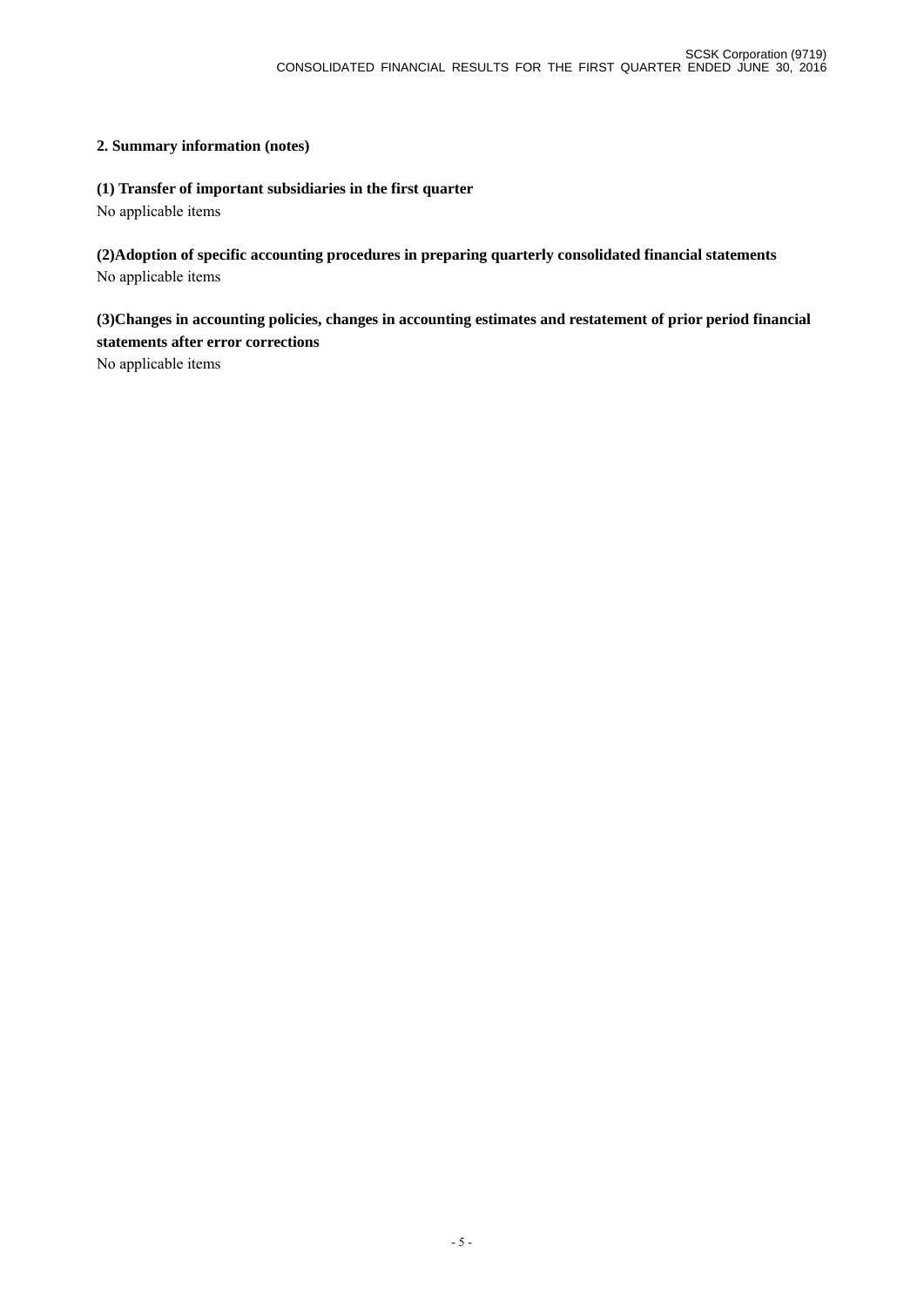# **3. Consolidated Quarterly Financial Statements**

# **(1) Consolidated Quarterly Balance Sheets**

|                                     |                     | (Unit: Millions of Yen) |
|-------------------------------------|---------------------|-------------------------|
|                                     | As of Mar. 31, 2016 | As of Jun. 30, 2016     |
| <b>ASSETS</b>                       |                     |                         |
| Current assets                      |                     |                         |
| Cash and deposits                   | 20,840              | 20,181                  |
| Notes and accounts receivable-trade | 63,373              | 52,279                  |
| Short term investment securities    | 800                 | 100                     |
| Operational investment securities   | 10,110              | 9,121                   |
| Merchandise and finished goods      | 5,373               | 6,028                   |
| Work in process                     | 752                 | 2,271                   |
| Raw materials and supplies          | 53                  | 50                      |
| Deposits paid                       | 79,004              | 79,478                  |
| <b>Guarantee Deposits</b>           | 37,443              | 41,430                  |
| Other                               | 20,465              | 23,721                  |
| Allowance for doubtful accounts     | $-41$               | $-38$                   |
| Total current assets                | 238,175             | 234,625                 |
| Non-current assets                  |                     |                         |
| Property, plant and equipment       |                     |                         |
| Buildings and structures, net       | 34,119              | 36,593                  |
| Land                                | 20,583              | 19,952                  |
| Other, net                          | 12,169              | 9,812                   |
| Total property, plant and equipment | 66,872              | 66,358                  |
| Intangible assets                   |                     |                         |
| Goodwill                            | 232                 | 205                     |
| Other                               | 8,297               | 8,309                   |
| Total intangible assets             | 8,529               | 8,515                   |
| Investments and other assets        |                     |                         |
| Investment securities               | 8,075               | 7,997                   |
| Other                               | 31,334              | 32,434                  |
| Allowance for doubtful accounts     | $-311$              | $-311$                  |
| Total investments and other assets  | 39,098              | 40,120                  |
| Total non-current assets            | 114,500             | 114,994                 |
| <b>Total assets</b>                 | 352,676             | 349,620                 |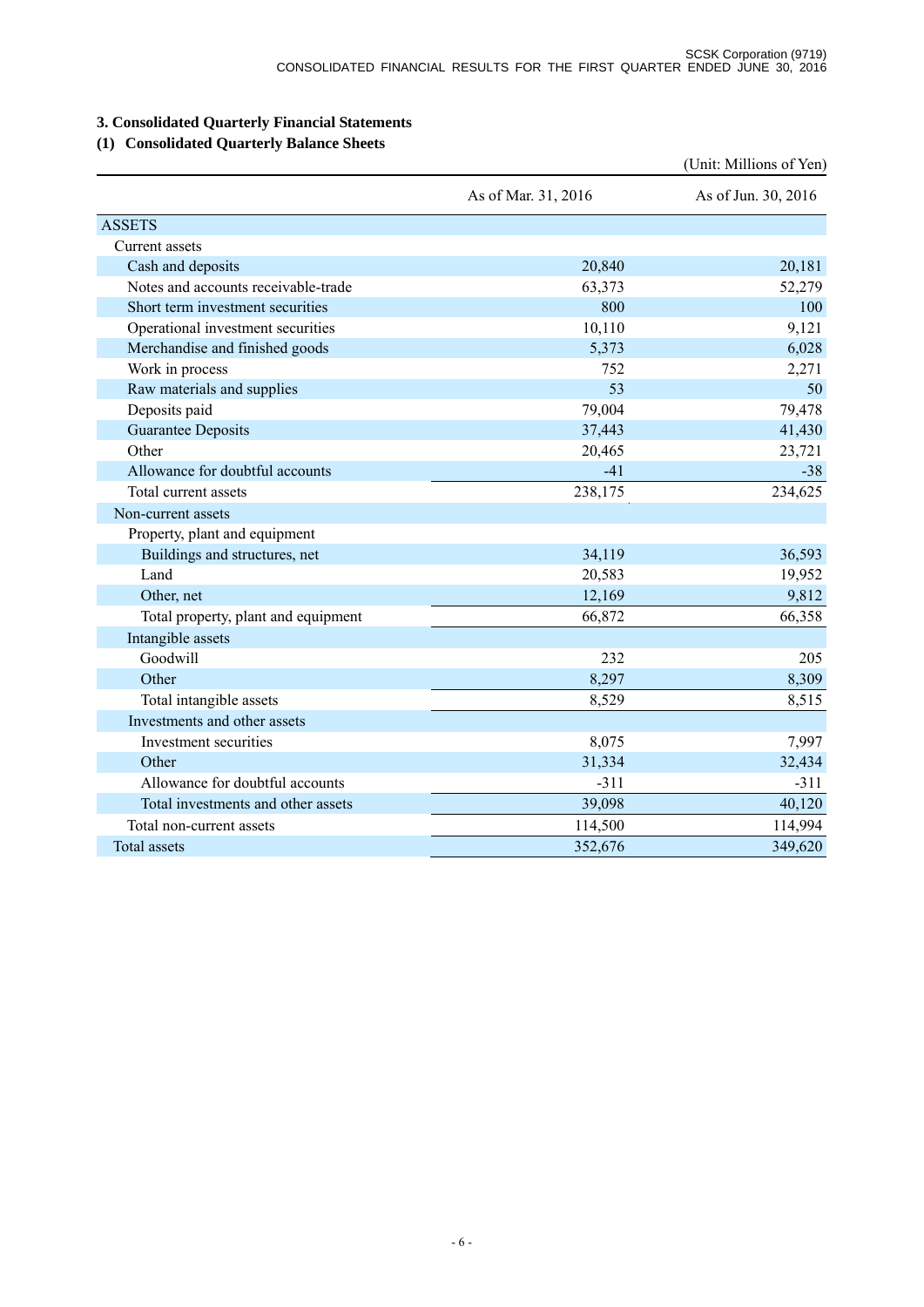#### SCSK Corporation (9719) CONSOLIDATED FINANCIAL RESULTS FOR THE FIRST QUARTER ENDED JUNE 30, 2016

|                                                       |                     | (Unit: Millions of Yen) |
|-------------------------------------------------------|---------------------|-------------------------|
|                                                       | As of Mar. 31, 2016 | As of Jun. 30, 2016     |
| <b>LIABILITIES</b>                                    |                     |                         |
| <b>Current</b> liabilities                            |                     |                         |
| Notes and accounts payable-trade                      | 19,679              | 14,547                  |
| Short-term loans payable                              | 10,000              | 10,000                  |
| Current portion of bonds                              |                     | 10,000                  |
| Current portion of long-term loans payable            | 5,000               | 15,000                  |
| Income taxes payable                                  | 3,725               | 260                     |
| Provision for bonuses                                 | 6,275               | 1,902                   |
| Provision for directors' bonuses                      | 258                 | 22                      |
| Provision for loss on construction contracts          | 984                 | 806                     |
| Deposits received of prepaid cards                    | 83,788              | 85,105                  |
| Other                                                 | 26,542              | 33,718                  |
| Total current liabilities                             | 156,255             | 171,363                 |
| Non-current liabilities                               |                     |                         |
| Bonds payable                                         | 25,000              | 15,000                  |
| Long-term loans payable                               | 10,000              |                         |
| Provision for directors' retirement benefits          | 24                  | 20                      |
| Net defined benefit liability                         | 5,759               | 4,594                   |
| Asset retirement obligations                          | 2,056               | 2,062                   |
| Other                                                 | 2,033               | 2,226                   |
| Total non-current liabilities                         | 44,873              | 23,904                  |
| <b>Total liabilities</b>                              | 201,129             | 195,268                 |
| <b>NET ASSETS</b>                                     |                     |                         |
| Shareholders' equity                                  |                     |                         |
| Capital stock                                         | 21,152              | 21,152                  |
| Capital surplus                                       | 3,054               | 3,051                   |
| Retained earnings                                     | 131,886             | 135,022                 |
| Treasury shares                                       | $-8,444$            | $-8,434$                |
| Total shareholders' equity                            | 147,649             | 150,791                 |
| Accumulated other comprehensive income                |                     |                         |
| Valuation difference on available-for-sale securities | 1,556               | 1,487                   |
| Deferred gains or losses on hedges                    | $-89$               | $-142$                  |
| Foreign currency translation adjustment               | 169                 | $-184$                  |
| Remeasurements of defined benefit plans               | $-3,866$            | $-3,838$                |
| Total accumulated other comprehensive income          | $-2,229$            | $-2,677$                |
| Subscription rights to shares                         | 88                  | 83                      |
| Non-controlling interests                             | 6,038               | 6,154                   |
| Total net assets                                      | 151,546             | 154,352                 |
| Total liabilities and net assets                      | 352,676             | 349,620                 |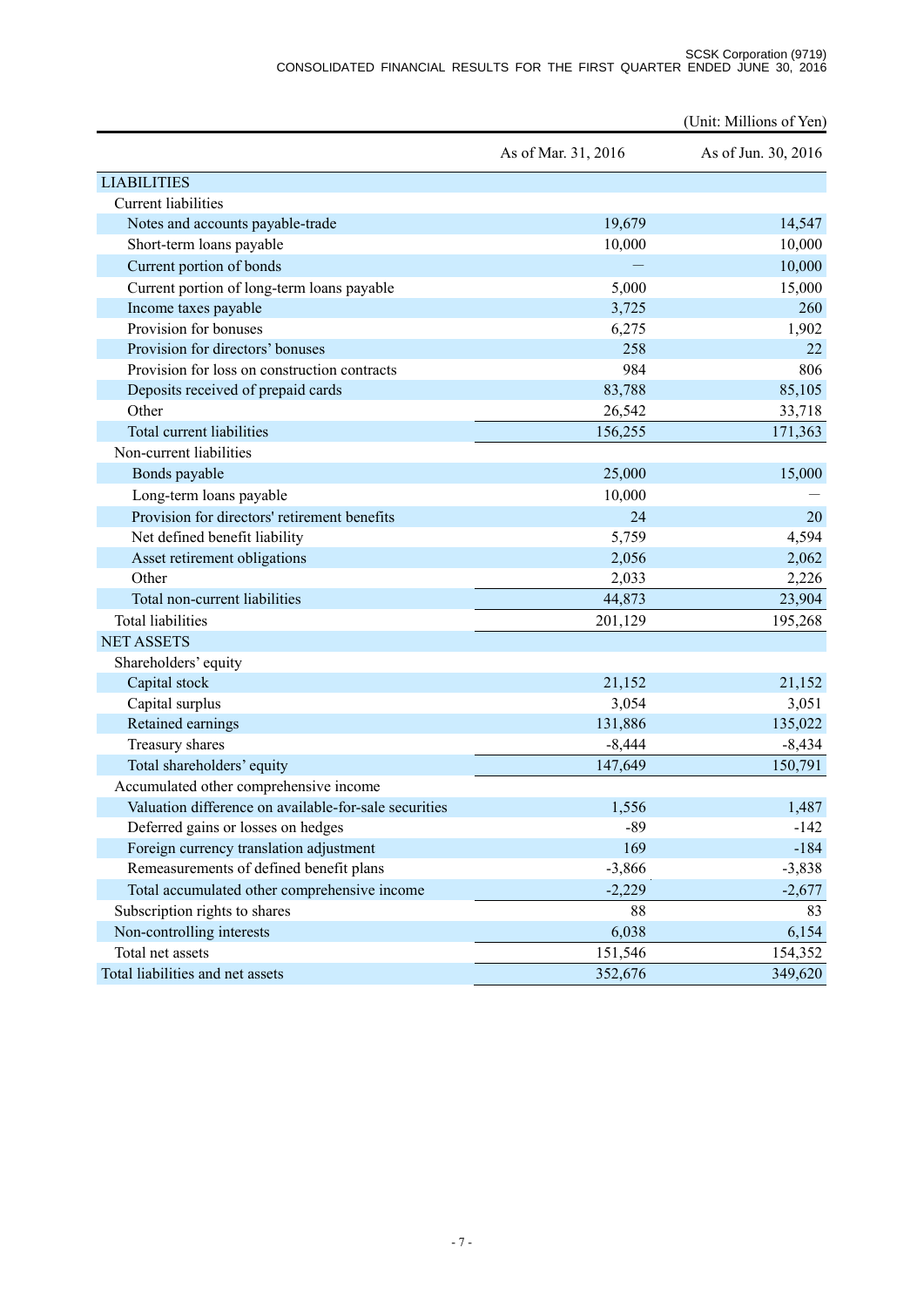|                                                  |                                       | (Unit: Millions of Yen)               |
|--------------------------------------------------|---------------------------------------|---------------------------------------|
|                                                  | From Apr. 1, 2015<br>to Jun. 30, 2015 | From Apr. 1, 2016<br>to Jun. 30, 2016 |
| Net sales                                        | 74,026                                | 75,352                                |
| Cost of sales                                    | 56,746                                | 57,141                                |
| Gross profit                                     | 17,280                                | 18,211                                |
| Selling, general and administrative expenses     | 11,839                                | 12,086                                |
| Operating income                                 | 5,440                                 | 6,124                                 |
| Non-operating income                             |                                       |                                       |
| Interest income                                  | 20                                    | 20                                    |
| Dividend income                                  | 36                                    | 31                                    |
| Equity earnings of affiliates                    | 71                                    | 133                                   |
| Hoard profit of prepaid card                     | 342                                   | 361                                   |
| Other                                            | 40                                    | 121                                   |
| Total non-operating income                       | 512                                   | 668                                   |
| Non-operating expenses                           |                                       |                                       |
| Interest expenses                                | 48                                    | 41                                    |
| Bond issuance cost                               | 48                                    |                                       |
| Other                                            | 25                                    | 19                                    |
| Total non-operating expenses                     | 122                                   | 61                                    |
| Ordinary income                                  | 5,830                                 | 6,732                                 |
| Extraordinary income                             |                                       |                                       |
| Gain on sales of non-current assets              | $\mathbf{0}$                          | 11                                    |
| Gain on sales of investment securities           |                                       | $\overline{2}$                        |
| Total extraordinary income                       | $\boldsymbol{0}$                      | 14                                    |
| <b>Extraordinary</b> loss                        |                                       |                                       |
| Loss on retirement of non-current assets         | 9                                     | $\overline{2}$                        |
| Loss on sales of non-current assets              | 10                                    | $\mathbf{1}$                          |
| Office transfer related expenses                 | 344                                   |                                       |
| Total extraordinary loss                         | 364                                   | $\overline{3}$                        |
| Income before income taxes                       | 5,466                                 | 6,743                                 |
| Income taxes — current                           | 106                                   | 134                                   |
| Income taxes — deferred                          | 847                                   | $-861$                                |
| Total income taxes                               | 953                                   | $-726$                                |
| Profit                                           | 4,512                                 | 7,469                                 |
| Profit attributable to non-controlling interests | 116                                   | 173                                   |
| Profit attributable to owners of parent          | 4,395                                 | 7,296                                 |

## **(2) Consolidated Quarterly Statements of Income and Comprehensive Income Consolidated Quarterly Statements of Income**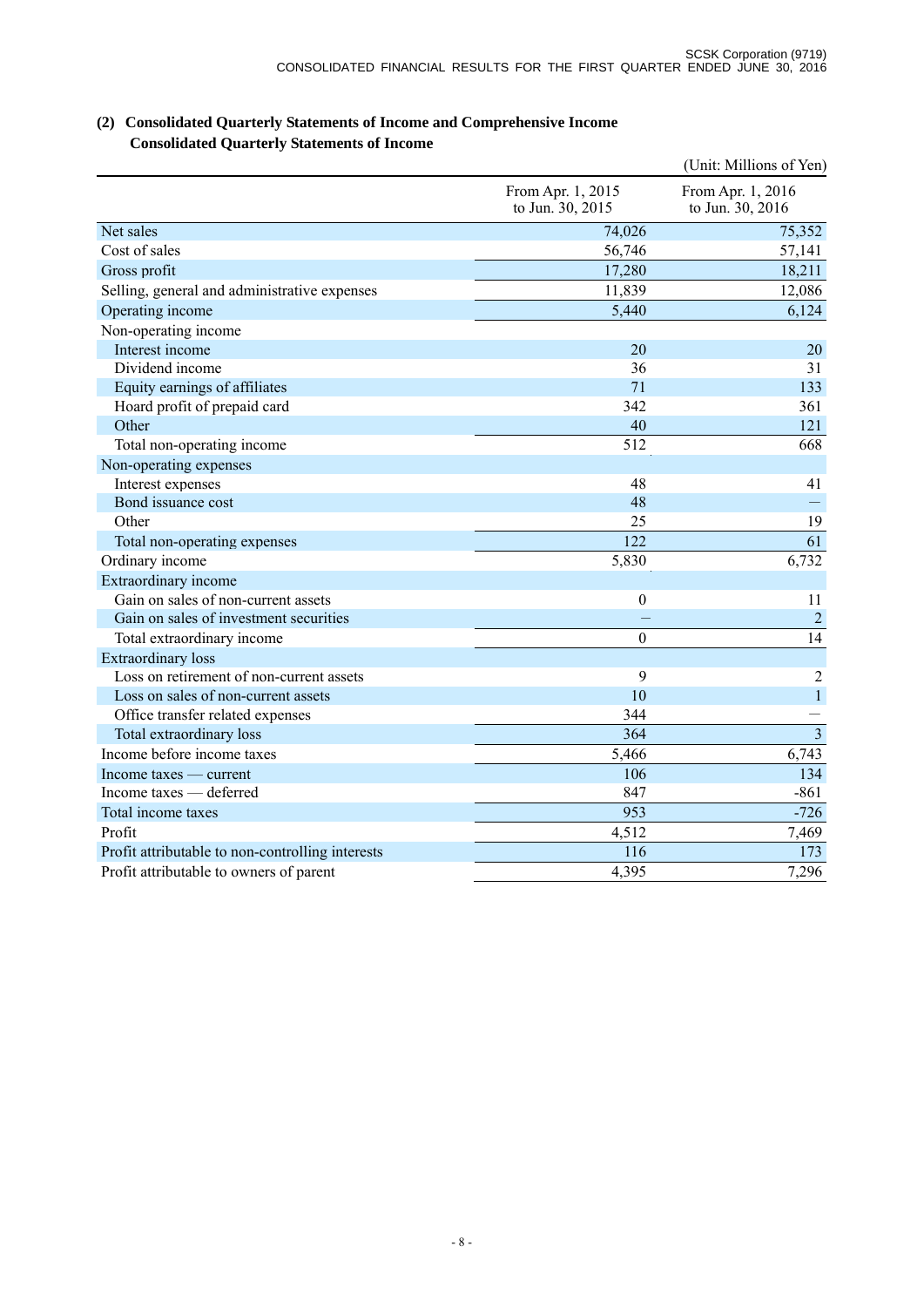|                                                                                        |                                       | (Unit: Millions of Yen)               |
|----------------------------------------------------------------------------------------|---------------------------------------|---------------------------------------|
|                                                                                        | From Apr. 1, 2015<br>to Jun. 30, 2015 | From Apr. 1, 2016<br>to Jun. 30, 2016 |
| Profit                                                                                 | 4,512                                 | 7,469                                 |
| Other comprehensive income                                                             |                                       |                                       |
| Valuation difference on available-for-sale securities                                  | $-61$                                 | $-28$                                 |
| Deferred gains or losses on hedges                                                     | 7                                     | $-52$                                 |
| Foreign currency translation adjustment                                                | $-18$                                 | $-336$                                |
| Remeasurements of defined benefit plans, net of tax                                    | $-75$                                 | 40                                    |
| Share of other comprehensive income of associates<br>accounted for using equity method | $\theta$                              | $-56$                                 |
| Total other comprehensive income                                                       | $-147$                                | $-434$                                |
| Comprehensive income                                                                   | 4,364                                 | 7,035                                 |
| Comprehensive income attributable to                                                   |                                       |                                       |
| Comprehensive income attributable to owners of parent                                  | 4,261                                 | 6,849                                 |
| Comprehensive income attributable to non-controlling<br>interests                      | 102                                   | 186                                   |

# **Consolidated Quarterly Statements of Comprehensive Income**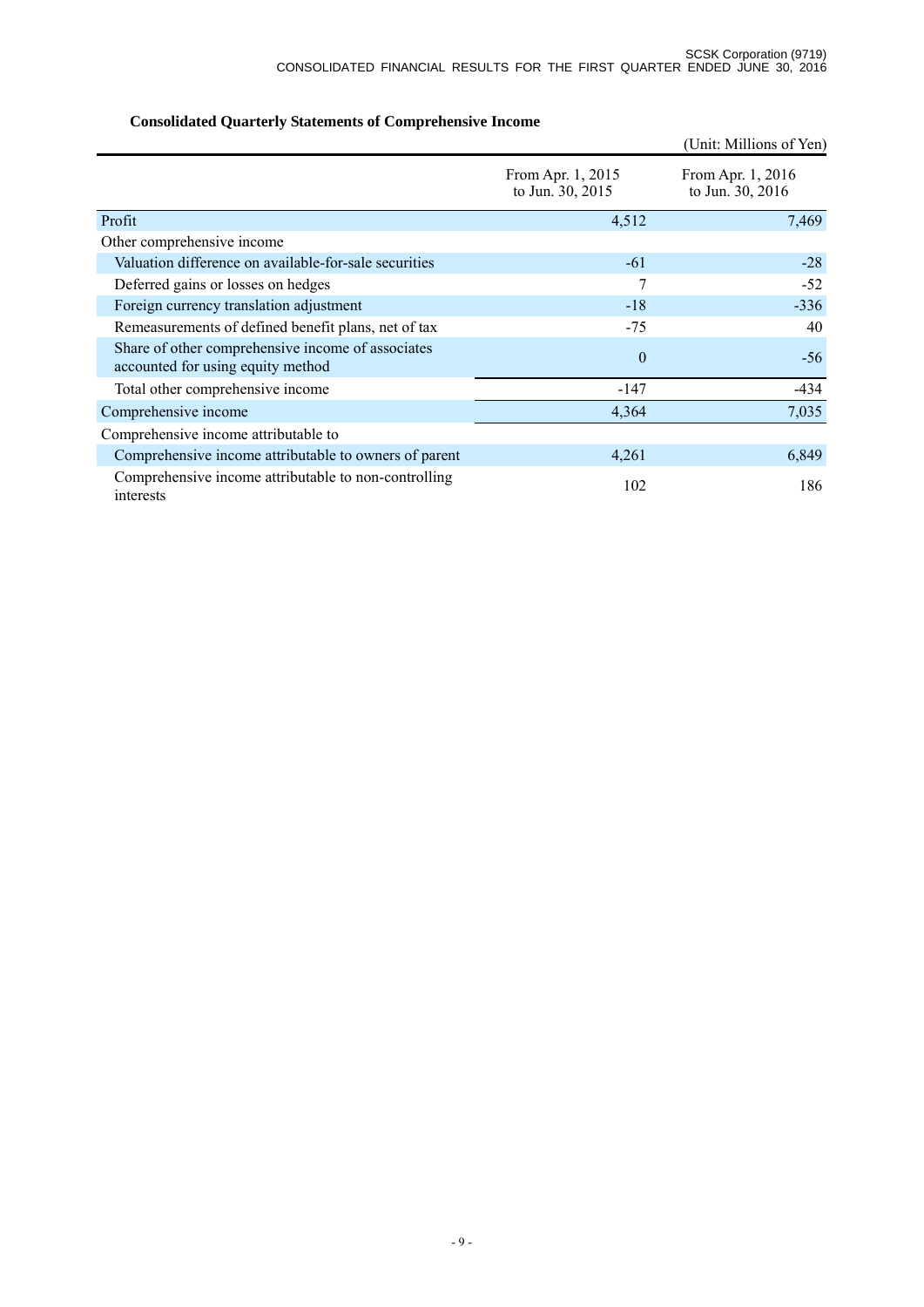# **(3) Consolidated Quarterly Statements of Cash Flows**

|                                                              |                                       | (Unit: Millions of Yen)               |
|--------------------------------------------------------------|---------------------------------------|---------------------------------------|
|                                                              | From Apr. 1, 2015<br>to Jun. 30, 2015 | From Apr. 1, 2016<br>to Jun. 30, 2016 |
| Cash flows from operating activities                         |                                       |                                       |
| Income before income taxes                                   | 5,466                                 | 6,743                                 |
| Depreciation                                                 | 1,898                                 | 2,095                                 |
| Amortization of goodwill                                     | 20                                    | 26                                    |
| Increase (decrease) in allowance for doubtful accounts       | $-2$                                  | $-3$                                  |
| Increase (decrease) in net defined benefit liability         | 17                                    | $-1,090$                              |
| Decrease (increase) in net defined benefit asset             | $-256$                                | $\overline{0}$                        |
| Loss on retirement of non-current assets                     | 9                                     | 2                                     |
| Loss (gain) on sales of non-current assets                   | 10                                    | $-10$                                 |
| Loss(gain) on sales of investment securities                 |                                       | $-2$                                  |
| Equity in earnings (losses) of affiliates                    | $-71$                                 | $-133$                                |
| Interest and dividend income                                 | $-57$                                 | $-52$                                 |
| Interest expenses paid on loans and bonds                    | 48                                    | 41                                    |
| Loss (gain) on investments in partnership                    | $-23$                                 | $-0$                                  |
| Decrease (increase) in investment securities for sale        | 6,708                                 | 974                                   |
| Decrease (increase) in notes and accounts receivable - trade | 14,211                                | 10,983                                |
| Decrease (increase) in inventories                           | $-2,572$                              | $-2,713$                              |
| Decrease (increase) in guarantee deposits                    | $-9,725$                              | $-3,996$                              |
| Increase (decrease) in notes and accounts payable - trade    | $-1,204$                              | $-5,067$                              |
| Increase (decrease) in deposits received of prepaid cards    | 890                                   | 1,316                                 |
| Other, net                                                   | $-4,423$                              | $-1,201$                              |
| Subtotal                                                     | 10,941                                | 8,453                                 |
| Interest and dividend income received                        | 148                                   | 135                                   |
| Interest expenses paid                                       | $-50$                                 | $-55$                                 |
| Compensation expenses paid                                   | $-664$                                |                                       |
| Income taxes (paid) refund                                   | $-1,683$                              | $-2,880$                              |
| Net cash provided by (used in) operating activities          | 8,692                                 | 5,651                                 |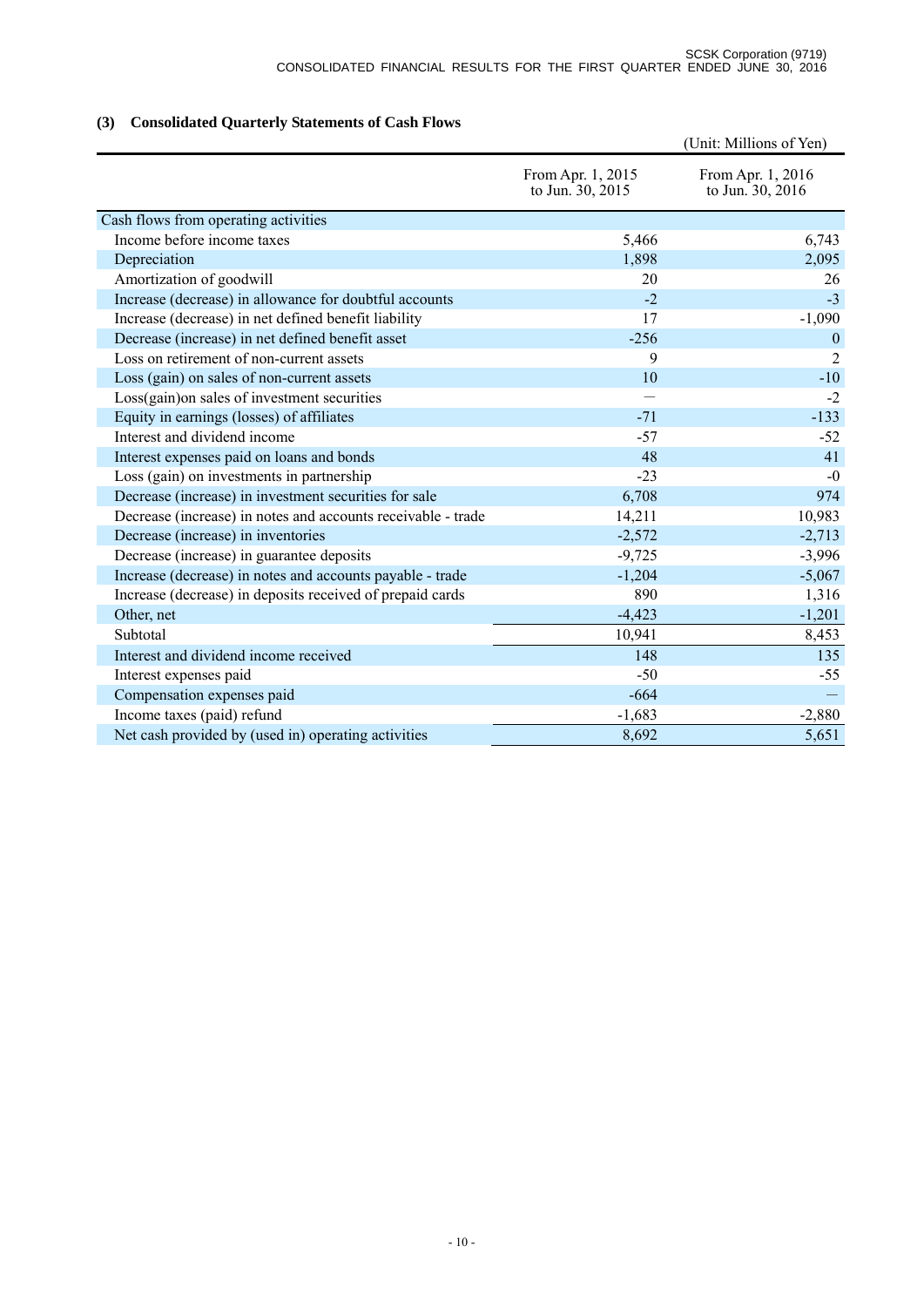#### SCSK Corporation (9719) CONSOLIDATED FINANCIAL RESULTS FOR THE FIRST QUARTER ENDED JUNE 30, 2016

|                                                                                                      |                                       | (Unit: Millions of Yen)               |
|------------------------------------------------------------------------------------------------------|---------------------------------------|---------------------------------------|
|                                                                                                      | From Apr. 1, 2015<br>to Jun. 30, 2015 | From Apr. 1, 2016<br>to Jun. 30, 2016 |
| Cash flows from investing activities                                                                 |                                       |                                       |
| Purchase of short-term investment securities                                                         | $-1,000$                              |                                       |
| Proceeds from sales and redemption of securities                                                     | 800                                   | 700                                   |
| Purchase of property, plant and equipment                                                            | $-3,074$                              | $-2,090$                              |
| Proceeds from sales of property, plant and equipment                                                 | 3                                     | 982                                   |
| Purchase of intangible assets                                                                        | $-748$                                | $-779$                                |
| Purchase of nvestment securities                                                                     | $-0$                                  | $-0$                                  |
| Proceeds from sales and redemption of investment<br>securities                                       | $\boldsymbol{0}$                      | 35                                    |
| Collection of short-term loans receivable                                                            | $\overline{2}$                        | $\mathbf{1}$                          |
| Proceeds from withdrawal of investments in partnership                                               | 60                                    | 4                                     |
| Payments for lease and guarantee deposits                                                            | $-20$                                 | $-40$                                 |
| Proceeds from collection of lease and guarantee deposits                                             | 11                                    | 86                                    |
| Other, net                                                                                           | 82                                    | $-148$                                |
| Net cash provided by (used in) investing activities                                                  | $-3,882$                              | $-1,247$                              |
| Cash flows from financing activities                                                                 |                                       |                                       |
| Repayments of long-term loans payable                                                                | $-10,000$                             |                                       |
| Proceeds from issuance of bonds                                                                      | 10,000                                |                                       |
| Repayments of lease obligations                                                                      | $-186$                                | $-198$                                |
| Purchase of treasury shares                                                                          | $-3$                                  | $-2$                                  |
| Proceeds from sales of treasury shares                                                               | 15                                    | $\theta$                              |
| Cash dividends paid                                                                                  | $-2,600$                              | $-4,160$                              |
| Dividends paid to non-controlling interests                                                          | $-58$                                 | $-70$                                 |
| Net cash provided by (used in) financing activities                                                  | $-2,833$                              | $-4,430$                              |
| Effect of exchange rate change on cash and cash equivalents                                          | $-1$                                  | $-258$                                |
| Net increase (decrease) in cash and cash equivalents                                                 | 1,975                                 | $-284$                                |
| Cash and cash equivalents                                                                            | 85,713                                | 98,445                                |
| Decrease in cash and cash equivalents resulting from<br>exclusion of subsidiaries from consolidation | $-81$                                 |                                       |
| Cash and cash equivalents at end of period                                                           | 87,606                                | 98,160                                |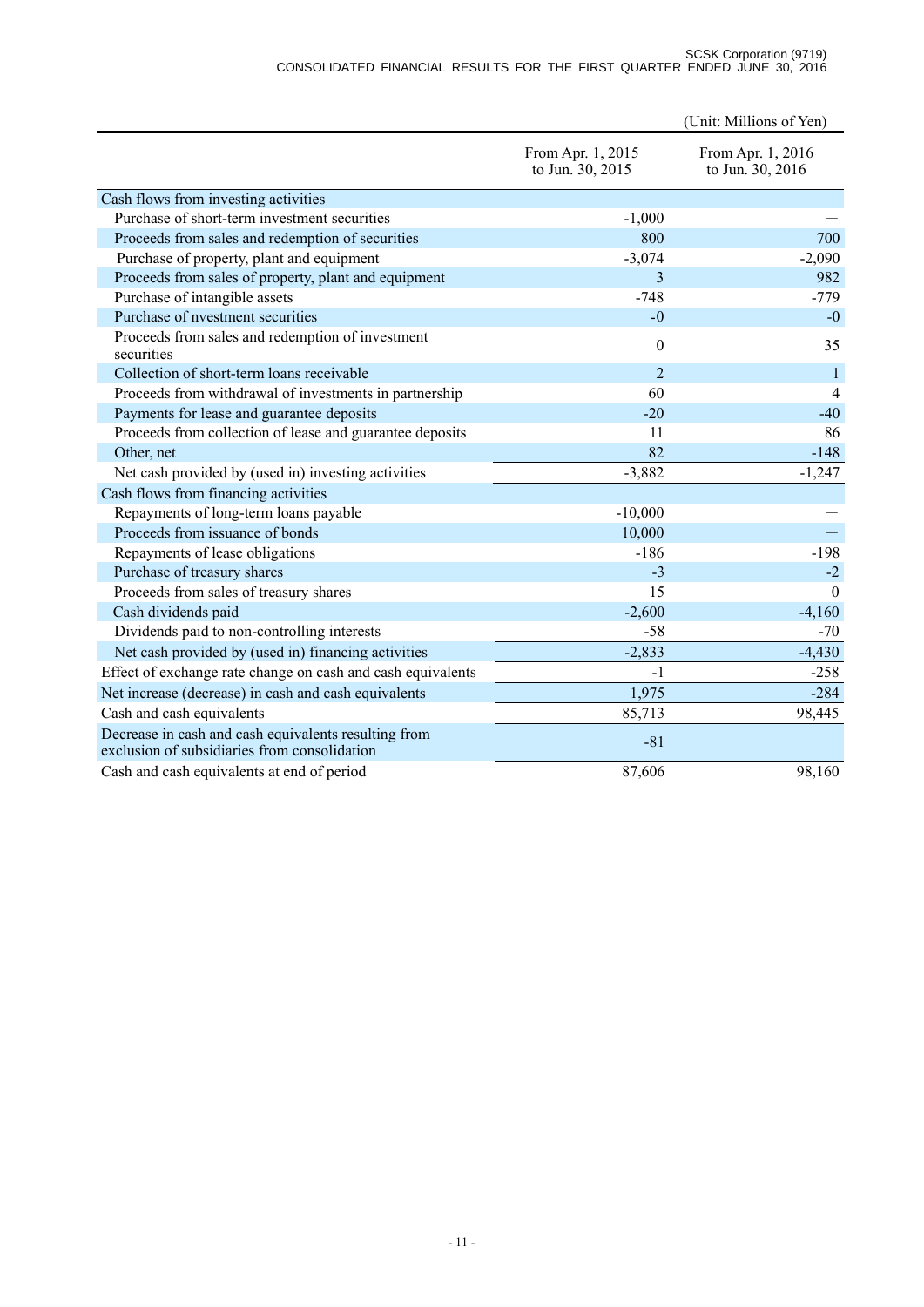# **(4) Notes regarding Consolidated Financial Results for the First Quarter ended June 30, 2016 (Notes regarding the Premise of a Going Concern)**

No applicable items.

## **(Notes concerning significant changes in shareholders' equity)**

No applicable items.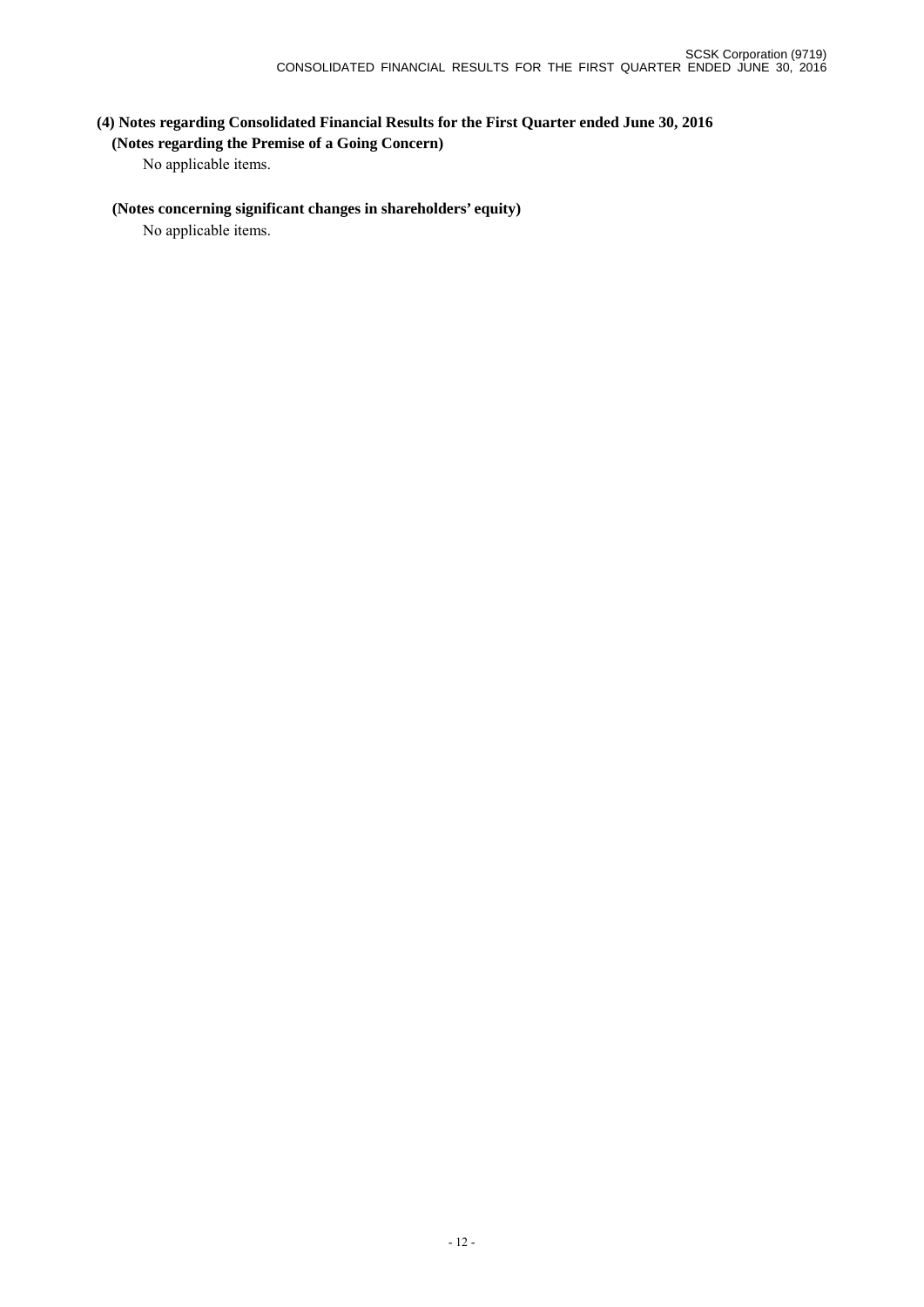# (Segment Information)

I. First quarter of fiscal year ended March 31, 2016 (April 1, 2015 to June 30, 2015)

Information on Sales, Income (Loss) by Reported Segment

|                                            |                                               |                                                             |                                            |                                         |                              |                                    |                                 | (Unit: Millions of Yen)         |
|--------------------------------------------|-----------------------------------------------|-------------------------------------------------------------|--------------------------------------------|-----------------------------------------|------------------------------|------------------------------------|---------------------------------|---------------------------------|
|                                            | Manufactur-<br>ing Systems<br><b>Business</b> | Telecommuni-<br>cation<br><b>Systems</b><br><b>Business</b> | Distribution<br>Systems<br><b>Business</b> | Financial<br>Systems<br><b>Business</b> | <b>Business</b><br>Solutions | <b>Business</b><br><b>Services</b> | <b>IT Platform</b><br>Solutions | Prepaid Card<br><b>Business</b> |
| Sales                                      |                                               |                                                             |                                            |                                         |                              |                                    |                                 |                                 |
| (1) Outside customers                      | 9,371                                         | 5,828                                                       | 11,751                                     | 15,513                                  | 4,789                        | 8,610                              | 17,155                          | 812                             |
| Inter-segment sales or<br>(2)<br>transfers | 625                                           | 336                                                         | 3,514                                      | 83                                      | 567                          | 631                                | 1,371                           | $\theta$                        |
| Total                                      | 9,997                                         | 6,164                                                       | 15,265                                     | 15,597                                  | 5,357                        | 9,241                              | 18,527                          | 813                             |
| Segment income (loss)                      | 268                                           | 895                                                         | 1,562                                      | 1,586                                   | 222                          | 279                                | 915                             | 91                              |

|                                            | Others | Total  | Adjustments<br>(Note 1) | Amounts<br>Reported in the<br>Consolidated<br>Financial<br><b>Statements</b><br>(Note 2) |
|--------------------------------------------|--------|--------|-------------------------|------------------------------------------------------------------------------------------|
| Sales                                      |        |        |                         |                                                                                          |
| (1) Outside customers                      | 194    | 74,026 |                         | 74,026                                                                                   |
| Inter-segment sales or<br>(2)<br>transfers | 425    | 7,557  | $-7,557$                |                                                                                          |
| Total                                      | 620    | 81,584 | $-7,557$                | 74,026                                                                                   |
| Segment income (loss)                      | 17     | 5,838  | $-398$                  | 5,440                                                                                    |

Notes: Adjustments are as follows:

1. The adjustment loss of ¥398 million to segment income (loss) represent general corporate expenses that have not been allocated to the reported segments.

2. Segment income (loss) has been reconciled to operating income in the consolidated income statement.